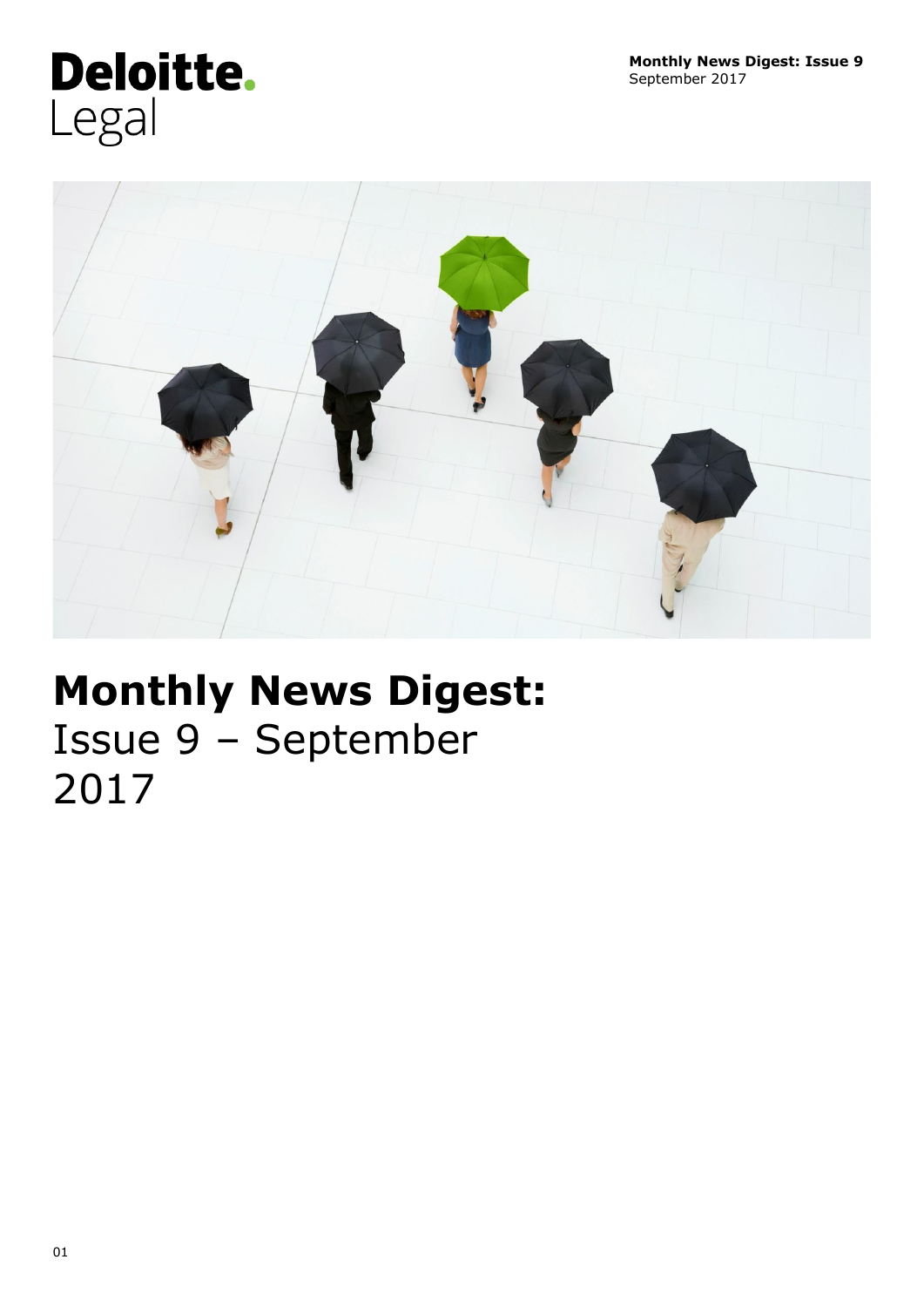#### **President Nazarbayev signs amendments to a number of legislative acts to bring them into line with the Constitution**



The Criminal Code has been amended:

- to include a new criminal punishment in the form of revocation of citizenship
- so that 14 examples of extremely severe terrorism can be punishable by the revocation of citizenship, specifically for acts of terrorism, creating and managing terror groups, participating in terror groups and others
- so that crimes causing severe harm to the country's national and vital interests now include genocide; separatism; the creation and management of extreme groups or participation in them and others

Likewise, to ensure legislative acts comply with point 2 of article 39 of the Constitution, the word "interfaith" has been added to laws on the legal status of foreign nationals; the first President of the Republic of Kazakhstan's state prize for peace and progress, national security and migration.

#### **Kazahstan ratifies amendments to the treaty with Kyrgyzstan for nationals of both countries to reside in each other's country**

The president has signed a law ratifying a protocol to amend the 11 May 2012 treaty between Kazakhstan and Kyrgyzstan outlining the procedure for Kazakhstan nationals to reside in Kyrgyzstan and vice versa.

The amendments mean Kyrgyzstan nationals temporarily residing in

Kazakhstan only have to register at their place of residence after 30 days.

#### **Kazakhstan and China sign a treaty to exempt certain types of income of the China-Kazakhstan Fund from taxation**

After a meeting of the heads of state, China and Kazakhstan signed a treaty to free certain types of investment income generated by the China-Kazakhstan Production in Kazakhstan from taxation.

The treaty means Fund dividends from direct project participation are exempt from taxation.

In cases where the Fund participates indirectly in a project, the Kazakhstan Government will exempt the Fund or the company representing it from dividends tax up to the Fund's participation in that company's equity, in accordance with a list of companies approved by the Kazakhstan Government.

#### **Maximum domestic wholesale sales price for liquid oil gas approved**

Subpoint 7) of article 6 of the gas and gas supply law from 9 January 2012 approves a domestic wholesale sales price for liquid oil gas between 1 July and 30 September of KZT 34,319 per tonne, exclusive of value added tax.

#### **A list of subsoil sites to be auctioned has been approved**

Minister for Investment and Development Order № 456 dated 12 2017 approves a list of 109 subsoil sites due to be auctioned.

#### **A new version of the list of common mineral resources**

Minister for Investment and Development Order № 372 dated 31 March 2015 approves a new list of common minerals, which now includes:

1. Non-metallic feed for metallurgy purposes, moulding sand, aluminacontaining rock (feldspar and pegmatite), limestone, dolomite spar, limestone-dolomite rock, limestone used in the food industry 2. Other non-metallic feed, firestone, kaolin, vermiculite and cooking salt

3. Local construction materials, volcanic pervious rock (kunkur, slag and pumice stone), volcanic hydrous glass and vitreous rock (pearlite and obsidian), gravel and shale, sandy gravel, plaster, gypsum rock, anhydrite, soot, clay and clay rock (heat-proof and fusible clay, loam, claystone, siltstone and clay slate), chalk, marl, chalky rock, silica rock (bergmeal, gaize and diatomite), quartzo-feldspathic rock, rubble, sedimentary, igneous and metamorphic rock (granite, basalt, dunstone and marble), sand (building, quartz and quartzofeldspathic), apart from moulding, sandstone, natural pigments and shell limestone.

#### **The environmental emission charge for disposing of industrial and consumer waste in South Kazakhstan Oblast has been changed**

South Kazakhstan Oblast Maslikhat Resolution № 13/152-VI dated 27 June 2017 has changed the charge for environmental emissions in South Kazakhstan Oblast.

#### **The 2017 quota for hiring foreign nationals to work in Kazakhstan has been changed**

According to Government Resolution № 479, the 2017 quota for hiring foreign nationals to work in Kazakhstan will now be shown as a percentage of the total workforce.

The total number of quotas issued in December 2016 has not changed, but the number of quotas per type of economic activity has.

#### **Rules for hiring foreign nationals to work for the state authorities have been amended**

Under the amended rules for hiring foreign nationals to work for the state authorities in Kazakhstan, the latter establish any positions available and any corresponding qualification requirements and send them for agreement to the authorised bodies.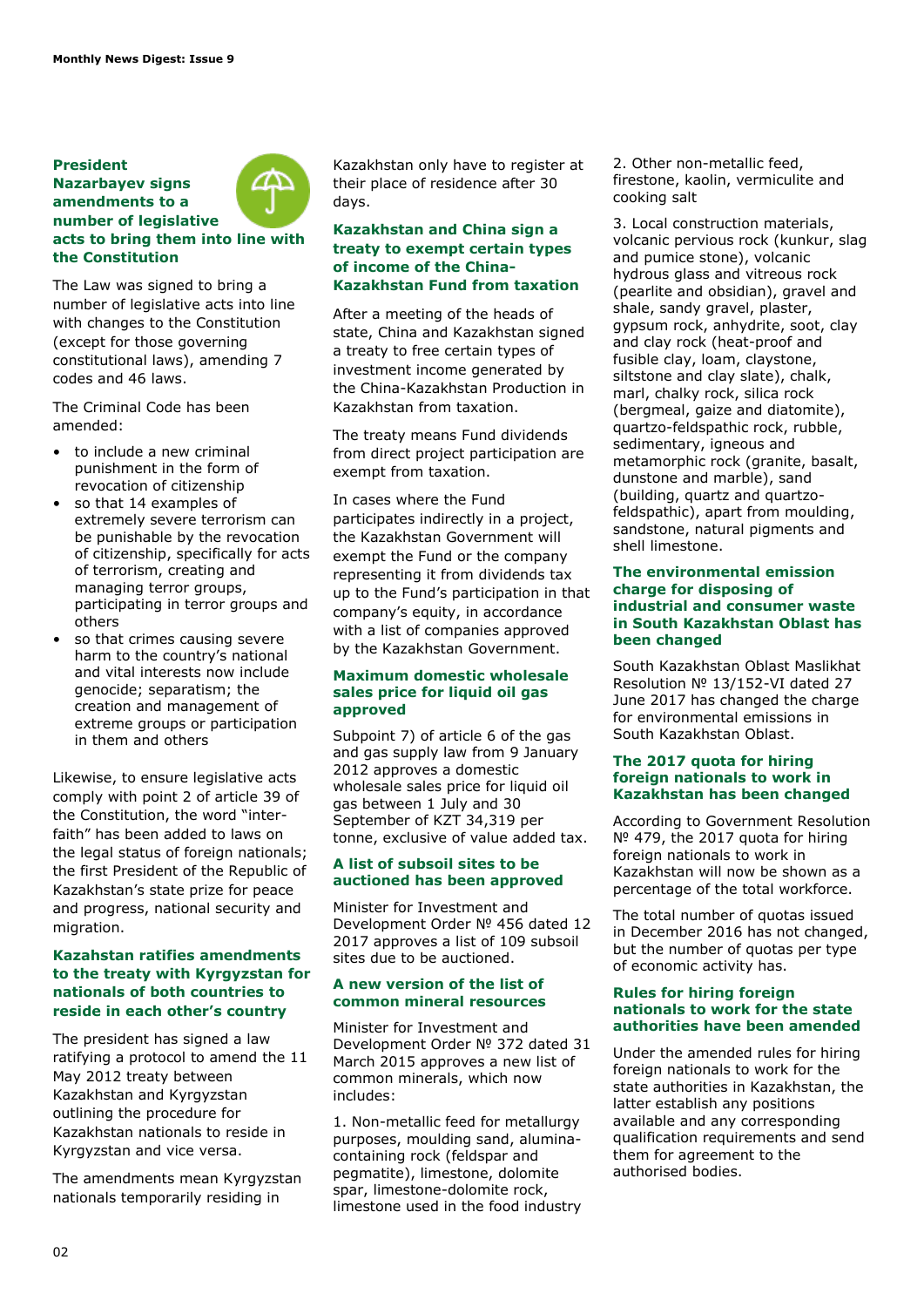The rules also set the consideration period for application to hire foreign nationals.

If a foreign national's performance is assessed positively, his or her employment agreement may be extended for up to one year.

#### **New rules for issuing employees with milk or equivalent food products**

Minister for Employment and Social Welfare Order № 186 dated 30 June 2017 has changed the rules for issuing milk or equivalent food products to employees.

The order lists the chemical substances that need to be present before 0.5 litres of 3.2% fat content milk can be provided per shift, irrespective of shift length.

#### **VAT registration procedures have been simplified since 1 May 2017**

Applications for VAT registration can now be filed electronically using a chief executive's digital signature.

A taxpayer new becomes a VAT payer from the application date and not from the first day of the month following the month in which an application was filed.

The tax authorities will now consider a VAT registration application within one business day as opposed to the previous five business days.

The tax authorities will no longer reject voluntary VAT registration applications.

The procedure for the tax authorities to de-register entities for VAT purposes and the corresponding processing period have been changed.

Due to the simplification of VAT registration procedures, VAT payer requirements have been made more stringent.

#### **Tax audit checklists have been approved**

In line with point 1 of article 143 of the Entrepreneurial Code, Joint Ministry of Finance Order № 254 dated 18 April 2017 and Ministry of the National Economy Order № 200 dated 5 May 2017 has approved tax audit checklists for:

• comprehensive or targeted tax audits

- cross-tax audits
- specific targeted tax audits
- chronometric inspections

The checklists include not only requirements for audit target activities where non-compliance could threaten human life and health, the environment, and the legal interests of individuals, legal entities and the State.

Checklist requirements are subject to audit.

#### **Rules and deadlines for providing taxpayers with a preliminary tax audit act have been approved**

Rules and deadlines have been approved for providing taxpayers with a preliminary tax audit act, for the latter to dispute a preliminary act in writing, and for considering appeals, and the category of taxpayers to receive a preliminary tax audit act.

The rules cover tax audits that result in the accrual of taxes and other obligatory budget payments; obligations to calculate, withhold and transfer obligatory pension contributions and obligatory professional pension contributions; calculate and pay social contributions and (or) obligatory social medical insurance contributions, late payment interest and loss reductions, except for:

1) targeted audits to confirm the accuracy of VAT for refund, in accordance with point 5 of article 627 of the Tax Code and performed based on:

a taxpayer's request in a VAT return to approve VAT for refund

a taxpayer application to apply points 1 or 2 of article 273-1 of the Tax Code

2) audits based on a non-resident's application for an income tax refund or nominal bank deposit made in accordance with a double tax treaty

Preliminary acts of tax audit apply to major taxpayers subject to monitoring, and taxpayers that have entered into investment contracts.

Major taxpayers subject to monitoring include those included in the list in by point 3 of article 623 of the Tax Code.

Taxpayers with investment contracts include Kazakhstan legal entities that have concluded investment contracts in accordance with article 285 of the Entrepreneurial Code.

#### **State procurment rules have been changed**

Certain government resolutions have been amended, specifically:

state procurement rules

model rules for the national management holding company, national holding companies, national holding companies and organisations in which the national management holding company, a national holding company or national company hold at least a 50% direct or indirect interest to procure goods, work or services

rules for conducting electronic state procurements

After the amendments to the state procurement and electronic procurement rules, a potential supplier's bid price for work is recognised as a dumping price if it is more than 5% lower than the price in technical specifications (to prepare design estimates) and duly approved design estimates that have passed a state review in accordance with architectural, town planning and construction law and or a departmental review performed in accordance with vehicle highway law and duly approved.

#### **Rules have been approved to issue banks and (or) bank holding companies with permits to:**

- create or acquire a subsidiary
- create or acquire a subsidiary acquiring parent bank doubtful and bad assets
- hold a significant interest in the equity of another entity and revoke permits for banks and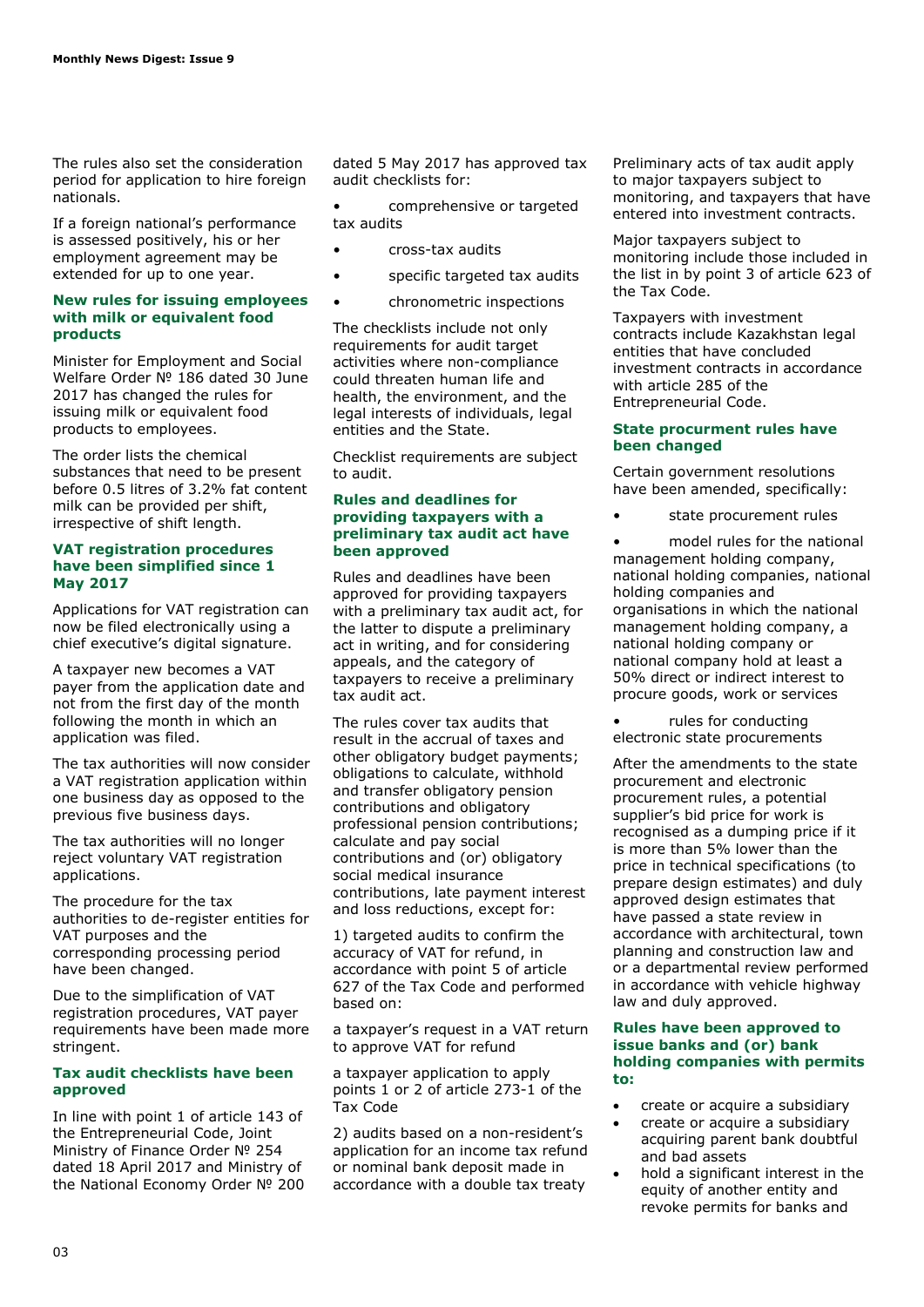(or) bank holding companies to create or acquire a subsidiary, or hold a significant interest in the equity of another entity.

 To receive a permit to create or acquire a subsidiary, except for a subsidiary acquiring parent bank doubtful and bad assets, a bank and (or) bank holding company should apply to the authorised body with all required documents. Applications may be in hard copy or filed electronically through the e-gov website.

A bank and (or) bank holding company already permitted by the authorised body to create or acquire a subsidiary, and which only has characteristics of significant equity participation in other entities, should, within 30 calendar days of the discrepancy arising, petition the authorised body to terminate the permit to create or acquire a subsidiary and issue a permit for significant participation in the equity of another entity by presenting documents confirming the given change.

The rules also stipulate:

- a procedure for issuing a permit to a bank and (or) bank holding company to hold a significant interest in the equity of an another entity
- the procedure for revoking a bank and (or) bank holding company permit to create or acquire a subsidiary, hold a significant interest in the equity of another entity.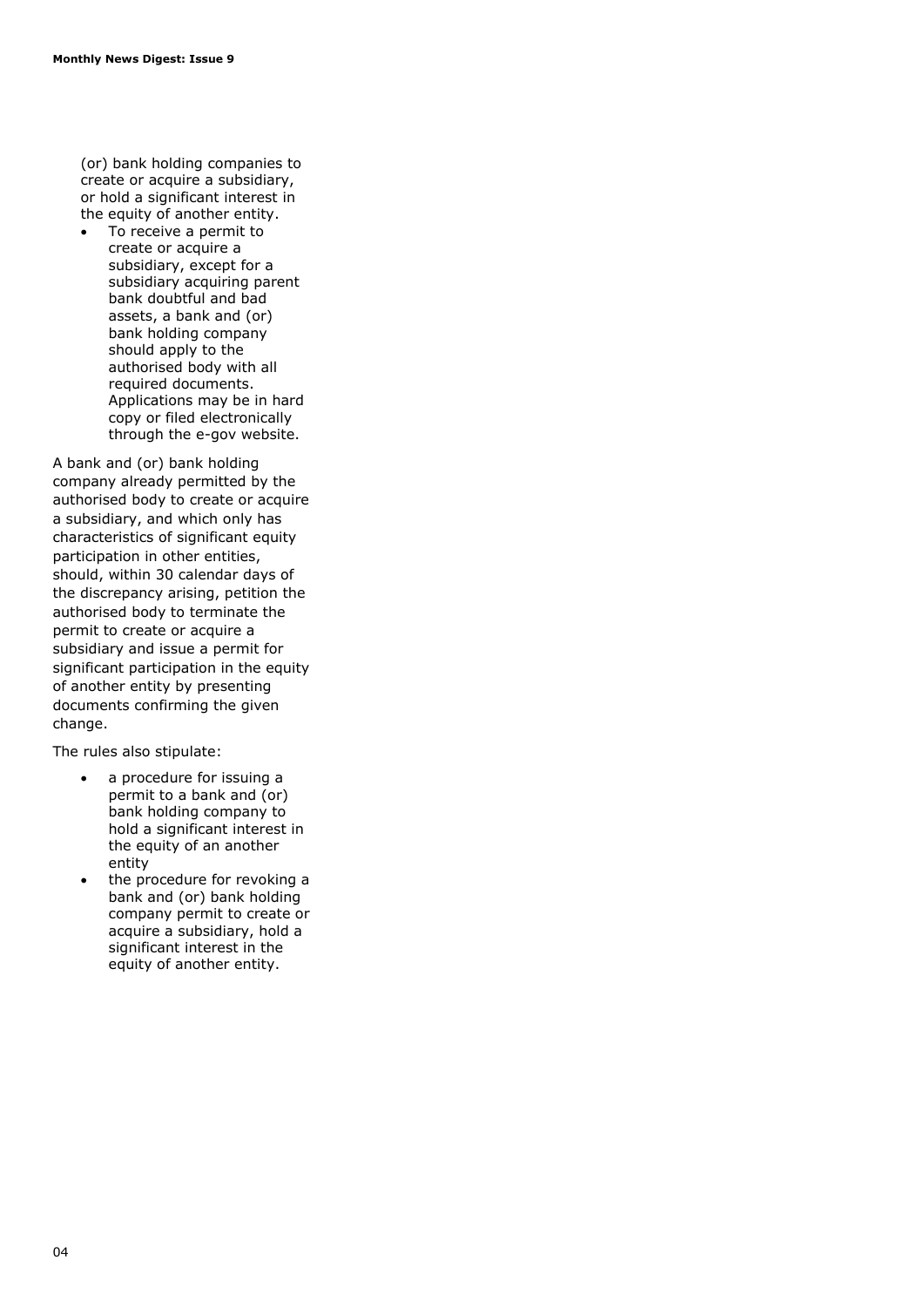- The Monthly News Digest provides a review of the latest significant introductions and additions to normative legal acts in Kazakhstan. Deloitte is not responsible or liable for the use of the information contained in the Monthly News Digest.
- The information contained in the Monthly News Digest contains comments and conclusions based exclusively on information received from open sources.
- Even though the Monthly News Digest covers topics of a legal nature, it is not a legal conclusion on any of the issues discussed in it.
- The aim of the Monthly News Digest is to provide information of a general nature. Deloitte does not accept management decisions for anyone having read the Monthly News Digest, and also does not take responsibility for any decisions taken based on the details provided in the Monthly News Digest. Our conclusions are of an exclusively informative nature. Anyone having read the Monthly News Digest will be responsible for any decisions taken to implement or refuse to implement recommendations and advice, if contained in the Monthly News Digest.

#### **How Deloitte can help**

Deloitte Legal will be glad to provide detailed advice on any questions you may have after reading this Monthly News Digest. The contact details of the main team members are shown below.

The Deloitte Legal team provides unique legal advisory services in various spheres, such as:



Corporate Law



M&A transactions, investment support

Environmental Law



Labour Law and Immigration

Commercial Law:

- Contractual relations
- Licensing and Regulatory
- Real Estate



Legal Due Diligence



Restructuring, liquidation, insolvency